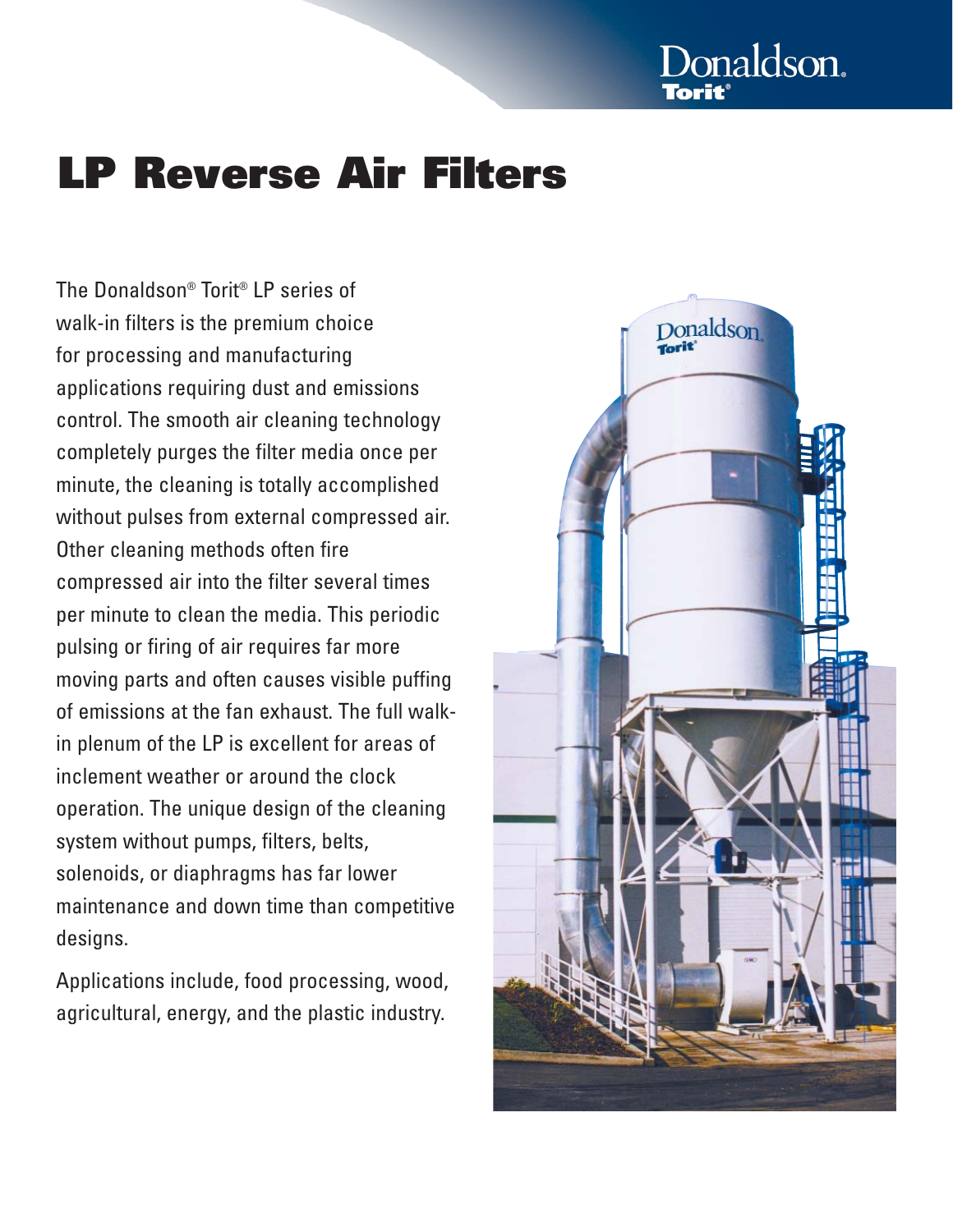#### **LP Reverse Air Filters**



#### **Options**

- Support legs
- Catwalk and access ladder
- Explosion relief panel(s)
- Hi level indicator
- Photohelic®\* gauge 0-10" S.P.W.G.
- Special filter bag materials
- Stainless steel construction
- Special paints or coatings



#### **Standard Specifications**

- 10 ga. carbon steel construction
- 7 ga. tubesheet
- 17" W.G. rated
- Internal sweep arm cleaning mechanism
- Explosion proof fan and drive motors
- Aluminum fan wheel
- Magnehelic® gauge 0-10" S.P.W.G.
- Flanged inlet , outlet, and body
- Galvanized bag cages
- 16 oz. Singed polyester filter bags
- 60° Hopper with 11/4 NPT coupling for high level indicator
- Hopper access panel
- Easy lift lifting ears
- Standard metal preparation
- Primed and painted

| <b>MODEL</b> | Baq<br>No. | <b>Bag</b><br>Length | <b>Cloth</b><br><b>Area</b> | <b>Internal</b><br><b>Fan HP</b> | <b>Sweep Arm</b><br><b>Drive HP</b> |
|--------------|------------|----------------------|-----------------------------|----------------------------------|-------------------------------------|
| 72-LP-10     | 72         | 10                   | 1200                        | 7.5                              | 0.5                                 |
| 72-LP-12     | 72         | 12                   | 1440                        | 7.5                              | 0.5                                 |
| 108-LP-10    | 108        | 10                   | 1800                        | 10                               | 0.5                                 |
| 108-LP-12    | 108        | 12                   | 2160                        | 10                               | 0.5                                 |
| 150-LP-10    | 150        | 10                   | 2500                        | 10                               | 0.5                                 |
| 150-LP-12    | 150        | 12                   | 3000                        | 10                               | 0.5                                 |
| 198-LP-10    | 198        | 10                   | 3300                        | 15                               | 0.5                                 |
| 198-LP-12    | 198        | 12                   | 3960                        | 15                               | 0.5                                 |
| 252-LP-10    | 252        | 10                   | 4200                        | 15                               | 0.5                                 |
| 252-LP-12    | 252        | 12                   | 5040                        | 15                               | 0.5                                 |
| 312-LP-10    | 312        | 10                   | 5200                        | 20                               | 0.5                                 |
| 312-LP-12    | 312        | 12                   | 6240                        | 20                               | 0.5                                 |
| 378-LP-10    | 378        | 10                   | 6300                        | 25                               | 0.5                                 |

| <b>MODEL</b> | <b>Bag</b><br>No. | <b>Bag</b><br>Length | <b>Cloth</b><br>Area | <b>Fan HP</b> | <b>Internal Sweep Arm</b><br><b>Drive HP</b> |
|--------------|-------------------|----------------------|----------------------|---------------|----------------------------------------------|
| 378-LP-12    | 378               | 12                   | 7560                 | 25            | .05                                          |
| 450-LP-10    | 450               | 10                   | 7500                 | 30            | .05                                          |
| 450-LP-12    | 450               | 12                   | 9000                 | 30            | .05                                          |
| 528-LP-10    | 528               | 10                   | 8800                 | 30            | .05                                          |
| 528-LP-12    | 528               | 12                   | 10560                | 30            | .05                                          |
| 594-LP-10    | 594               | 10                   | 9900                 | 30            | 1.5                                          |
| 594-LP-12    | 594               | 12                   | 11880                | 30            | 1.5                                          |
| 684-LP-10    | 684               | 10                   | 11400                | 40            | 1.5                                          |
| 684-LP-12    | 684               | 12                   | 13680                | 40            | 1.5                                          |
| 780-LP-10    | 780               | 10                   | 13000                | 40            | 1.5                                          |
| 780-LP-12    | 780               | 12                   | 15600                | 40            | 1.5                                          |
| 882-LP-10    | 882               | 10                   | 14700                | 50            | 1.5                                          |
| 882-LP-12    | 882               | 12                   | 17640                | 50            | 1.5                                          |

\* Photohelic and Magnehelic are registered trademarks of Dwyer Instruments, Inc.



Donaldson Company, Inc. fåÇìëíêá~ä=^áê=cáäíê~íáçå

**`ìëíçãÉê=pÉêîáÅÉ**

Information in this document